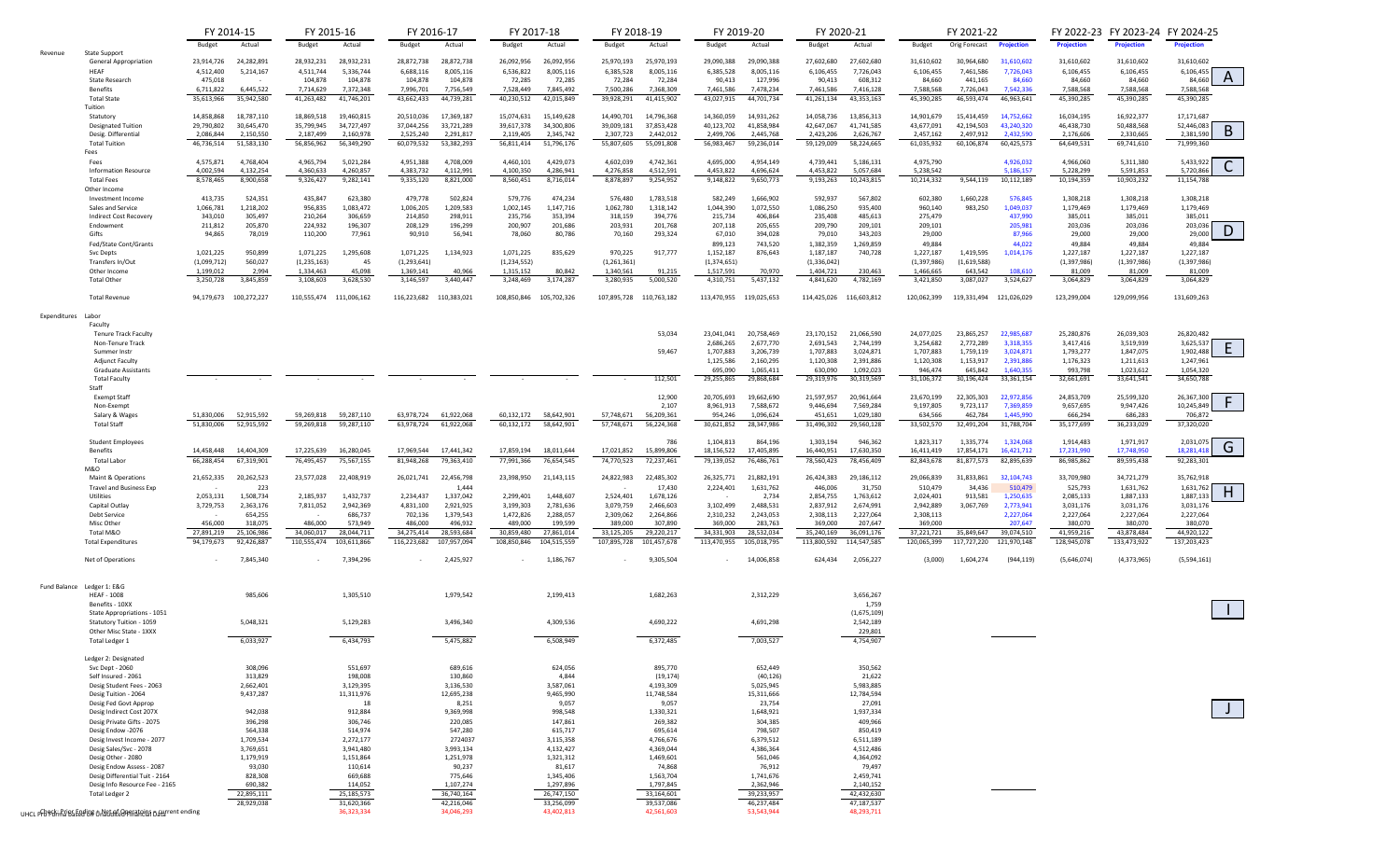### FY 2020‐21

|              |                                | <b>Budget</b> | Actual      |          |
|--------------|--------------------------------|---------------|-------------|----------|
| Revenue      | <b>State Support</b>           |               |             |          |
|              | <b>General Appropriation</b>   | 27,602,680    | 27,602,680  |          |
|              | <b>HEAF</b>                    | 6,106,455     | 7,726,043   |          |
|              | <b>State Research</b>          | 90,413        | 608,312     |          |
|              | <b>Benefits</b>                | 7,461,586     | 7,416,128   |          |
|              | <b>Total State</b>             | 41,261,134    | 43,353,163  |          |
|              | Tuition                        |               |             |          |
|              | Statutory                      | 14,058,736    | 13,856,313  |          |
|              | <b>Designated Tuition</b>      | 42,647,067    | 41,741,585  | B        |
|              | Desig. Differential            | 2,423,206     | 2,626,767   |          |
|              | <b>Total Tuition</b>           | 59,129,009    | 58,224,665  |          |
|              | Fees                           |               |             |          |
|              | Fees                           | 4,739,441     | 5,186,131   |          |
|              | <b>Information Resource</b>    | 4,453,822     | 5,057,684   |          |
|              | <b>Total Fees</b>              | 9,193,263     | 10,243,815  |          |
|              | Other Income                   |               |             |          |
|              | Investment Income              | 592,937       | 567,802     |          |
|              | Sales and Service              | 1,086,250     | 935,400     |          |
|              | <b>Indirect Cost Recovery</b>  | 235,408       | 485,613     |          |
|              | Endowment                      | 209,790       | 209,101     |          |
|              | Gifts                          | 79,010        | 343,203     |          |
|              | Fed/State Cont/Grants          | 1,382,359     | 1,269,859   |          |
|              | Svc Depts                      | 1,187,187     | 740,728     |          |
|              | Transfers In/Out               | (1, 336, 042) |             |          |
|              | Other Income                   | 1,404,721     | 230,463     |          |
|              | <b>Total Other</b>             | 4,841,620     | 4,782,169   |          |
|              | <b>Total Revenue</b>           | 114,425,026   | 116,603,812 |          |
| Expenditures | Labor                          |               |             |          |
|              | Faculty                        |               |             |          |
|              | <b>Tenure Track Faculty</b>    | 23,170,152    | 21,066,590  |          |
|              | Non-Tenure Track               | 2,691,543     | 2,744,199   |          |
|              | Summer Instr                   | 1,707,883     | 3,024,871   |          |
|              | <b>Adjunct Faculty</b>         | 1,120,308     | 2,391,886   |          |
|              | <b>Graduate Assistants</b>     | 630,090       | 1,092,023   |          |
|              | <b>Total Faculty</b>           | 29,319,976    | 30,319,569  |          |
|              | Staff                          |               |             |          |
|              | <b>Exempt Staff</b>            | 21,597,957    | 20,961,664  |          |
|              | Non-Exempt                     | 9,446,694     | 7,569,284   |          |
|              | Salary & Wages                 | 451,651       | 1,029,180   |          |
|              | <b>Total Staff</b>             | 31,496,302    | 29,560,128  |          |
|              | <b>Student Employees</b>       | 1,303,194     | 946,362     |          |
|              | <b>Benefits</b>                | 16,440,951    | 17,630,350  |          |
|              | <b>Total Labor</b>             | 78,560,423    | 78,456,409  | <u>ل</u> |
|              | <b>M&amp;O</b>                 |               |             |          |
|              | Maint & Operations             | 26,424,383    | 29,186,112  |          |
|              | <b>Travel and Business Exp</b> | 446,006       | 31,750      |          |
|              | <b>Utilities</b>               | 2,854,755     | 1,763,612   |          |
|              | Capital Outlay                 | 2,837,912     | 2,674,991   |          |
|              | Debt Service                   | 2,308,113     | 2,227,064   |          |
|              | Misc Other                     | 369,000       | 207,647     |          |
|              | Total M&O                      | 35,240,169    | 36,091,176  |          |
|              | <b>Total Expenditures</b>      | 113,800,592   | 114,547,585 |          |
|              |                                |               |             |          |
|              | Net of Operations              | 624,434       | 2,056,227   |          |

UHCL Pro Forma based on Unaudited Financial Data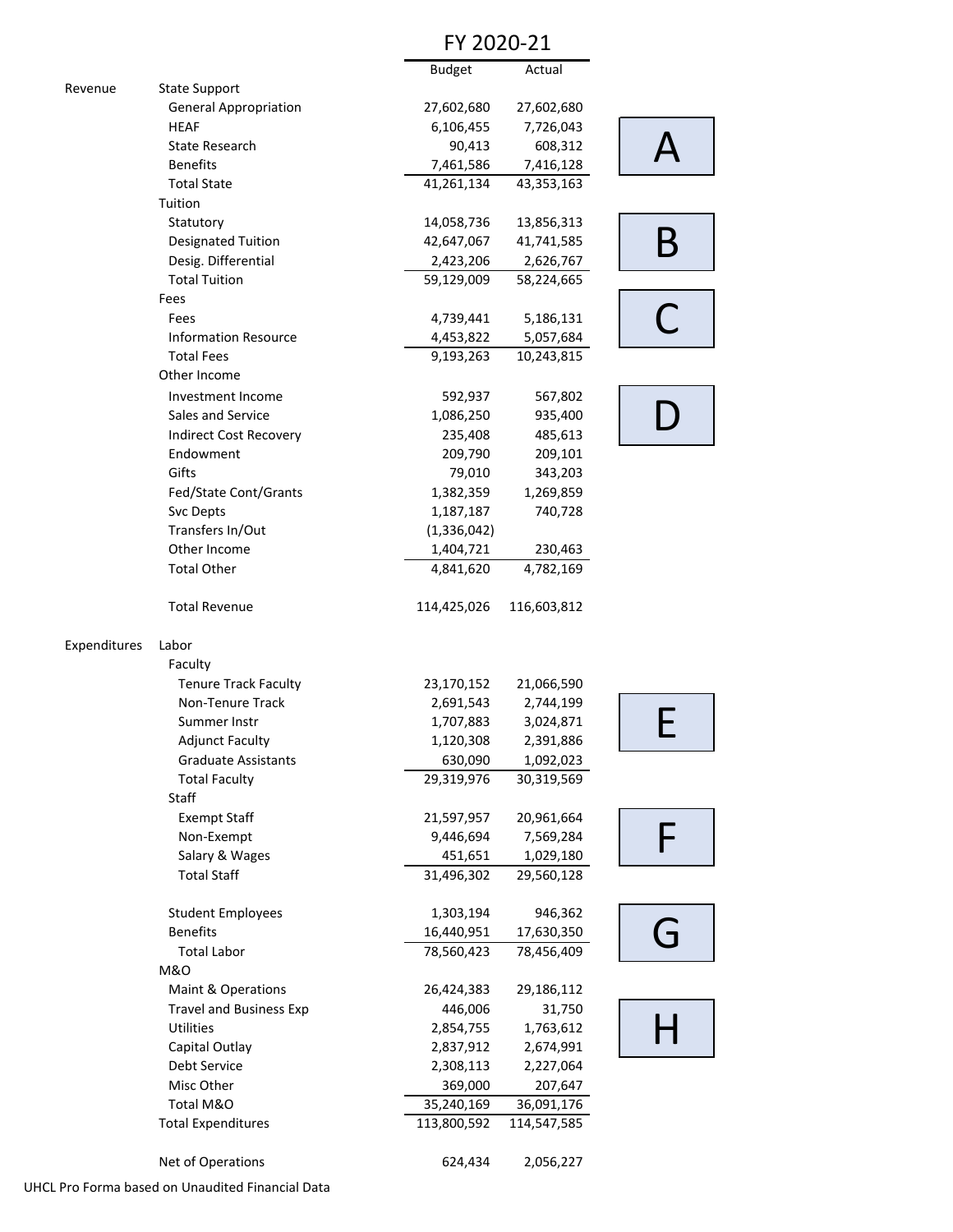## FY2021 Explanation of outcome – Budget to Actual

- $\mathsf A$  This is funding from the State. We experienced a 5% decline in originally expected state appropriations as the state responded to the Pandemic. However, we knew this has going to happen, as it was determined during FY2020, and so we had time to adjust our budget down. There is a slight anomaly in our Budget to actual relative to HEAF funding – we receive the full amount, but expenditures for Plant (building major deferred maintenance) get transferred to ledger 7 – Capital, and we anticipate how much we will transfer due to upcoming projects, but due to the receipt of funding from the Dept of Education to respond to the Pandemic, we instead used the Higher Education Emergency Response Fund (HEERF) grant, and our actual transfers were less, so while it appears as if we had increased State revenue, we actually did not. We were on budget.
- $\mathsf B$  Tuition revenue budget was based on the trajectory of enrollment growth the University had been experiencing. If you recall, the FY2021 budget was developed during the spring of FY2020. We budgeted a decline of 5% due to the Pandemic, but because of initiatives in Enrollment Management for added institutional tuition waiver programs, to pay for that, enrollment was increased by over 2%, netting around a 3% decline – in the budget. While we actually experienced close to a 1% decline (in semester credit hours – we don't budget by headcount). We actually were relatively flat – experiencing only a 0.5% decline in total Semester Credit Hours over FY2020. Unfortunately, our mix changed slightly differently that we forecast. Leading up to FY2021, our Undergraduate enrollment had been growing a well above 5% annually, while our Graduate Enrollment had been declining, though not evenly. In FY2017 and FY2018, graduate enrollment declined significantly, but had tapered off significantly, declining by less than 1% in FY19. That data was used to project that most of our enrollment decline would come from Undergraduate enrollment – most directly impacted by the Pandemic as students chose to delay starting, but that students already entered would persist. What we actually experienced was a decline in graduate enrollment of over 5%. That shift in mix, more than a look at total enrollment is what accounted for the negative outcome for tuition revenue.
- C While Semester Credit Hours were down, owing to students taking lower course loads curing the Pandemic, out headcount was flat or slightly up over the previous year. That caused fee revenue, which most of Education and General Fees (therefore excluding Auxiliary Fees such as the Student Service Fee and the Rec and Wellness Fee) are primarily charged on a flat rate regardless of the course load. So fee revenue was up where tuition revenue was down – owing to actual enrollment patterns.
- $\mathsf{D}\quad$  Other miscellaneous income was relatively on track with budget. The Planning and Budget department continue to work diligently to improve our budgeting for misc. revenues and this is reflective of their diligent work. Sales and Services was negatively impacted by fewer students, staff, and faculty being on campus, and the gift income was primarily the final year of a single multy‐year unrestricted gift to the University that probably should have been included in the budget as it was known.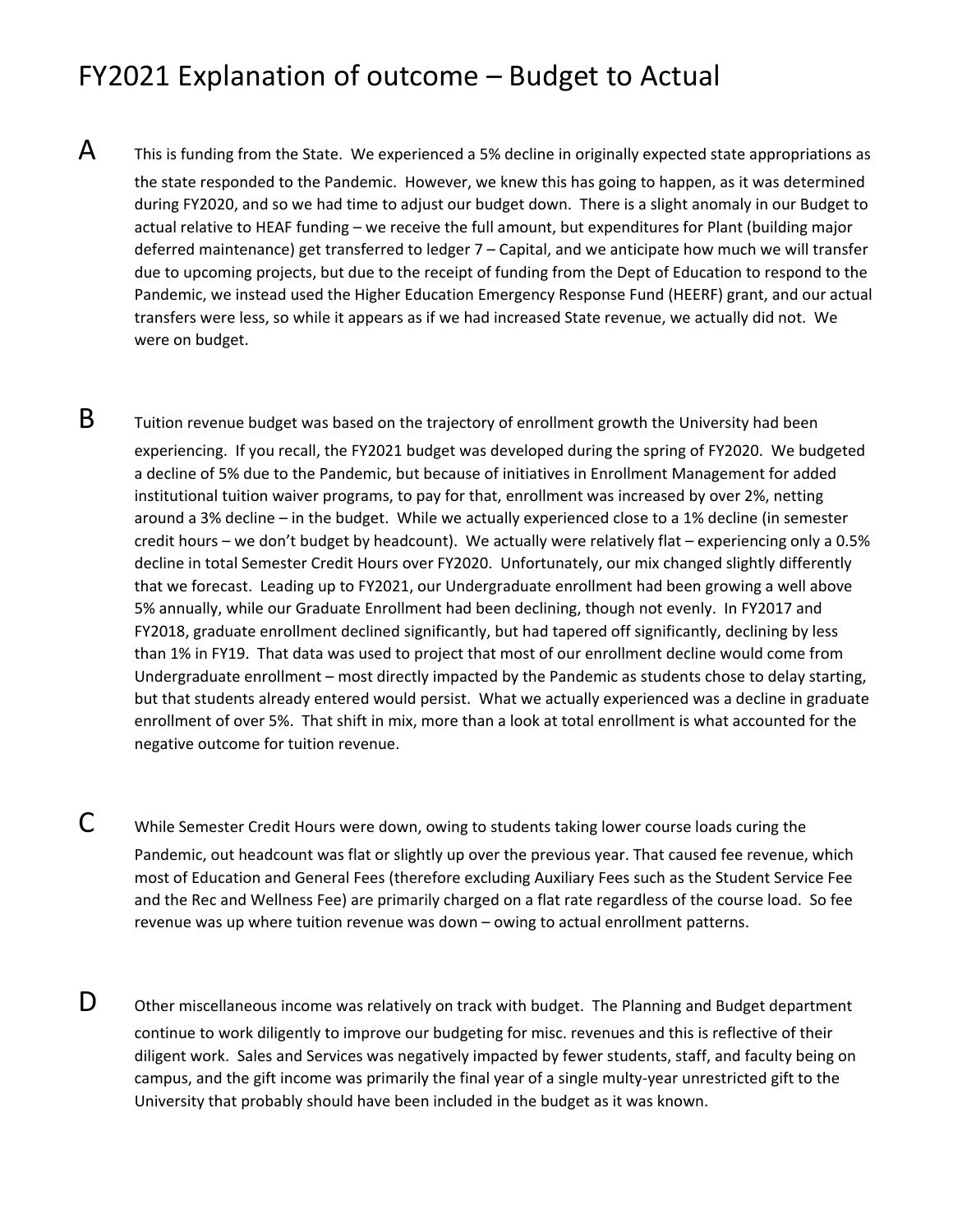# FY2021 Explanation of outcome – Budget to Actual

- E For faculty salary, the slight disconnect between budget and actual is greatly improved with the greater granularity of detail in the Budget, in previous years, faculty budget lines were not separated out from "Staff" and understanding variances was more difficult, and therefore improved budgeting and forecasting was more difficult. The two areas where we still require better budgeting is in the four colleges and our accurate budgeting for both Adjunct pay and Summer Semester – both remnants of both past practice and most recently, the three years of budget cuts where the colleges cut their adjunct and summer budgets and despite evidence that they are insufficient, have not restored them. This is explicitly being addressed in the Budget Task Force through a working group, lead by Director of Planning and Budget, Ms. Deja Sero to better define the resources the Colleges have and their exact use, so it can be clear from where in the University that the corrections to the budget need to occur.
- F For staff, the primary cause of the variance between budget and actual in FY2021 stems from non-exempt positions due to high turnover during the Pandemic and the associated challenges in filling those vacancies as they occurred, experiencing almost \$2 Million in savings over budget. As off‐set, the increase in "Salary & Wages" is where temp employees, hired in some instances to help fill those vacancies will show up.
- $G$  Due to the Pandemic, student hiring dropped off as the campus was remote for much of the year. The fluctuations in the overall labor caused challenges to follow normal patterns, and as such, the budget was off on budgeted benefits vs. actual benefits.
- H Overall, Maintenance and Operations tracked fairly close to Budget, with approved allowances to exceed budget primarily stemming from the campus being mostly unoccupied and the Facilities Dept. taking advantage of that opportunity to do needed work while the campus was accessible. For obvious reasons, travel costs dropped to almost zero and the almost empty campus saw utilities decline as well. Capital outlay is planned well in advance and is part of a multi‐year plan, so it continued on as planned and debt service is relatively fixed so was unaffected by the Pandemic.

### Summary

Due to improved budgeting and managed execution, as well as no small measure of help from the Higher Education Emergency Relief Fund (HEERF) the Campus faired well during the Pandemic despite a decline in enrollment, reduction in State funding of 5% and the many added costs of responding to the Pandemic.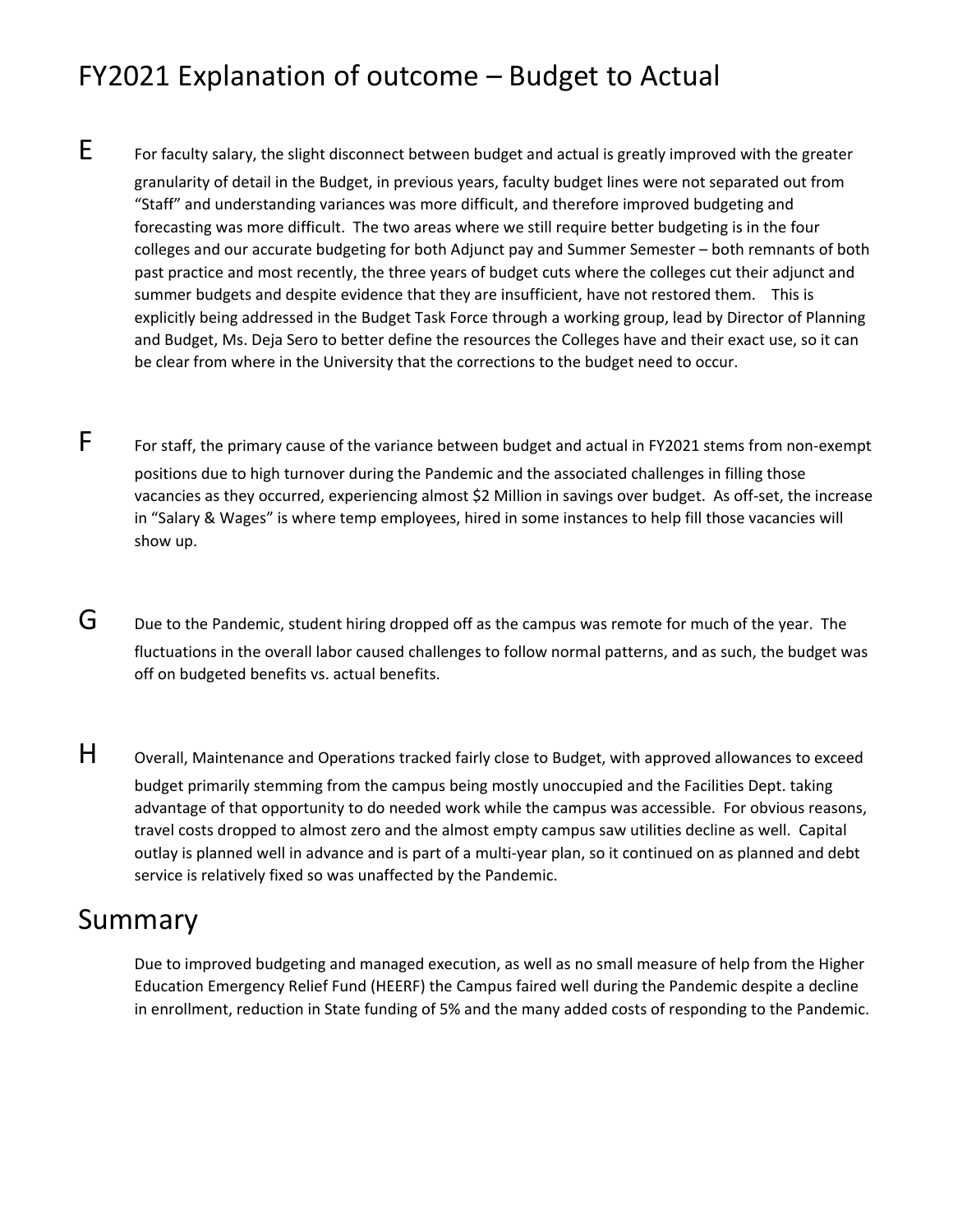



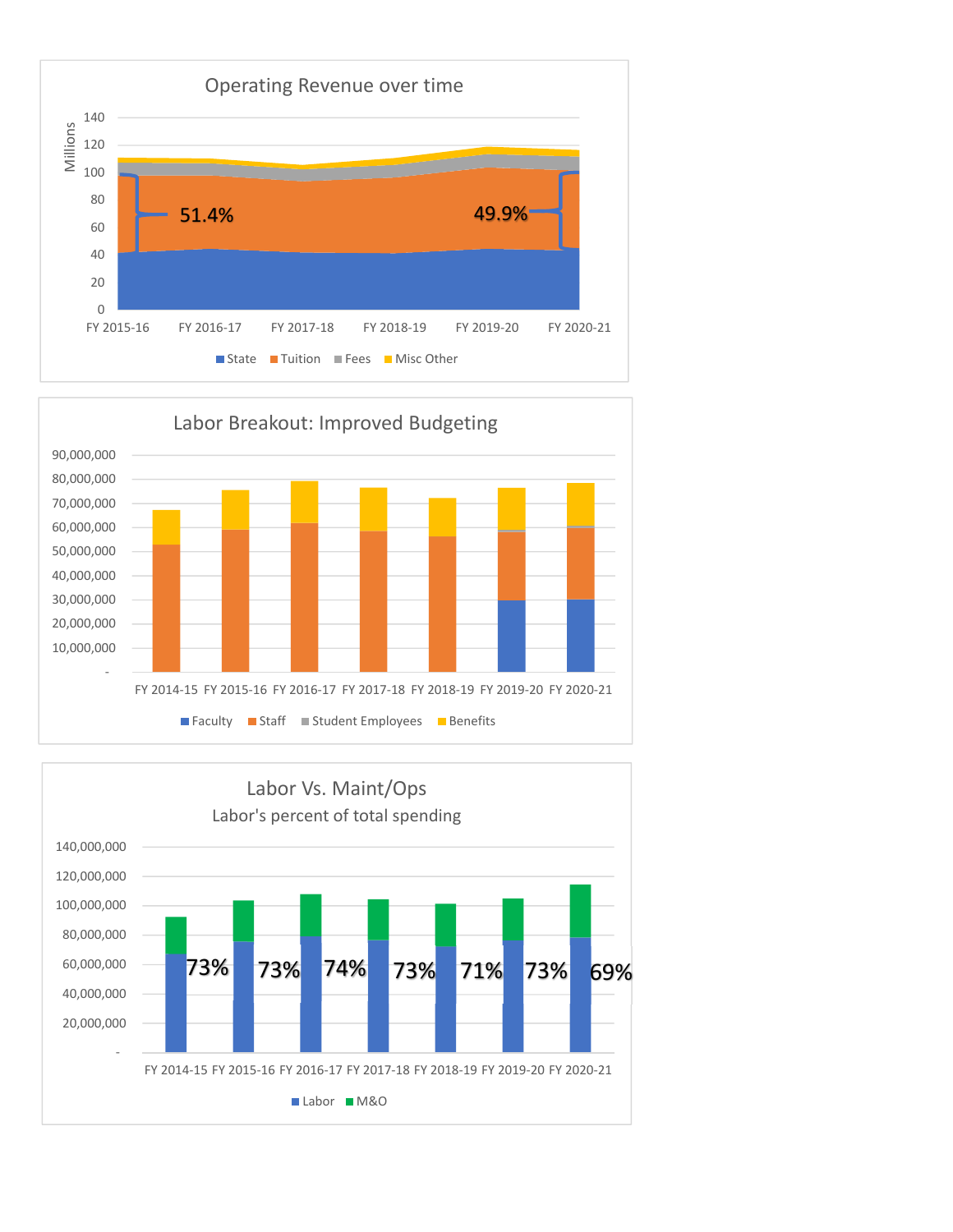### Pro Form Table Discussion

#### Operating Revenue over time

A trend not seen many other places, Tuition and Fees have actually dropped as a percentage of total revenue over the past 8 fiscal years since Downward Expansion was enacted on the UHCL Campus. There are many reasons, but the primary reason has been the shift in student enrollment, as shown in the enrollment by Student Population slides showed. While total enrollment has grown, the mix between Undergraduate and Graduate students and the mix between Texas Resident and Nonresident students has also shifted, both trends moving toward students who pay a lower tuition and away from higher tuition paying students.

Other trends has been the State of Texas doing at least a better job relative to other states in maintaining their share of the cost of Higher Education through increased funding from the State, though it should be noted that the past two legislative sessions have seen a renewed call to remove funding for UHCL and other campuses receiving Expansion (previously Downward Expansion) funding, and UHCL is currently projected to see a graduated 25% loss of that funding over each of the next four biennium legislative sessions.

#### Labor Breakout

Only recently did UHCL distinguish spending, either during budget, or through recording actual expenditures, differentiate between different employee groups. This was a critical change, enacted during the FY2019‐20 Budget Development phase to begin to break out labor budgets and therefore spending by the following employee groups: Faculty, Staff, Student Employees, and Payroll Benefits. Before this change, understanding variances between budget and actual as well as the ability to better forecast were significantly hampered due to the lack of detail in the accounting records.

Future reports will begin to dive into what each employee group's own data tells about ongoing operations.

### Labor vs. Maintenance and Operations

Looking at the breakout between labor and other spending, known as Maintenance and Operations, tells a story about the operations of the University. There are many reasons for fluctuations between these two large categories, and to really understand all that is going on, you do need to see these in greater granularity as explained above, but even groups as this graph shows, there is information you can see. Fiscal Year 2017‐18 and 2018‐19 were both years where no salary increases were given, and you see a corresponding decline in the percentage of total spending represented by Labor. Then, a slight salary increases in 2019‐20 is reflected in the slight increase. A Merit increase was budgeted for FY2020‐21, and while eventually given, it was withheld and will not be reflected until 2021‐22. The increase in M&O spending in FY2019‐20 due to the Pandemic also increased spending in that category.

While it is important to note that there are many factors at play and no single item ever fully explains the fluctuations from year to year, but without the greater granularity that has only recently been introduced, it will still take a few years to see how the numbers reflect the changes in operations that we know are occurring.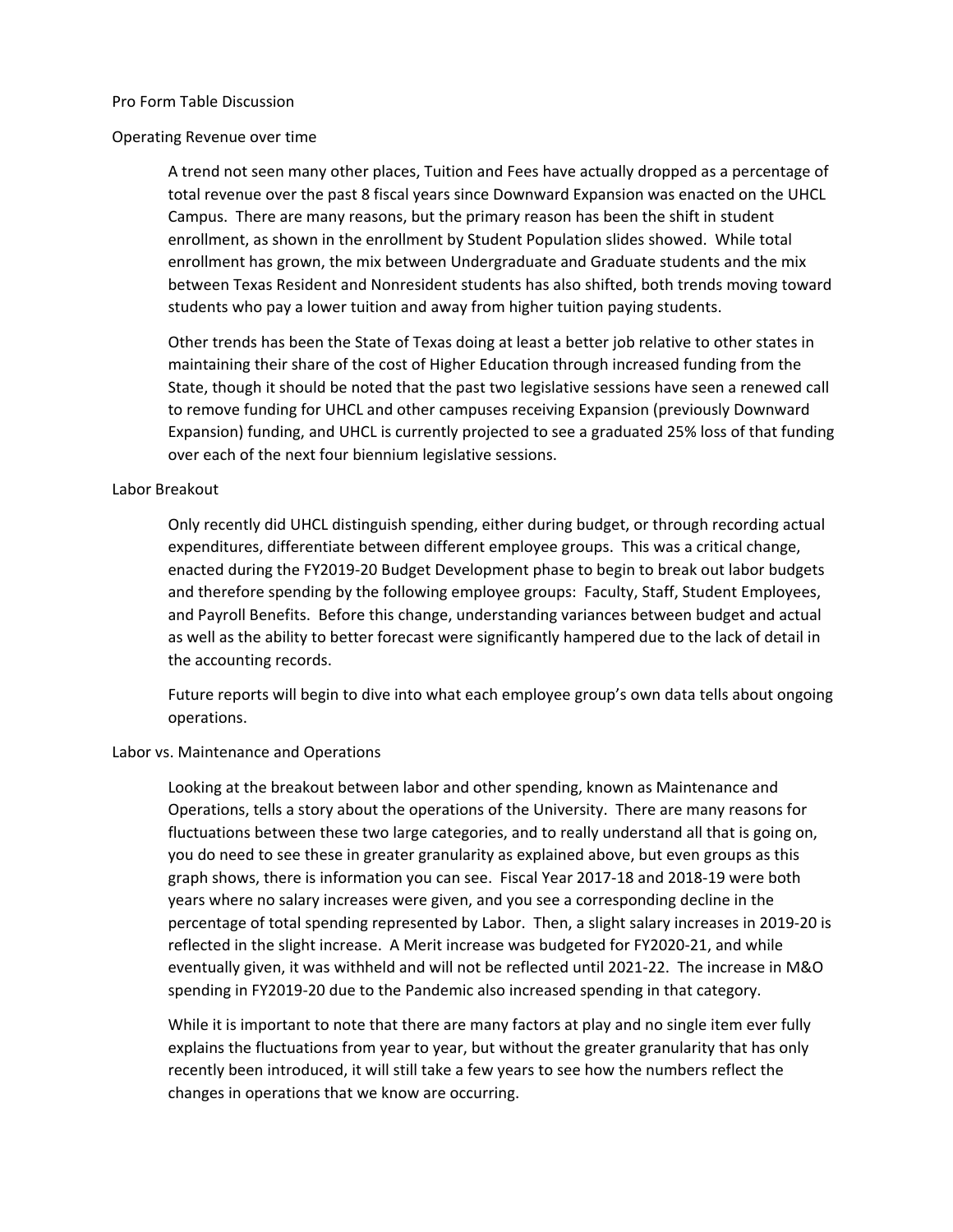#### **FISCAL YEAR 2020‐21 ‐ BUDGET TO ACTUAL ‐ BY DIVISION**

|                                             | Office of the President |               | <b>Academic Affairs</b> |                | <b>Student Affairs</b> |            | <b>Strategic Enroll Mgmt</b> |                | Univ Advancement |               | Admin & Finance |                          | Combined                |             |          |
|---------------------------------------------|-------------------------|---------------|-------------------------|----------------|------------------------|------------|------------------------------|----------------|------------------|---------------|-----------------|--------------------------|-------------------------|-------------|----------|
|                                             | <b>Budget</b>           | Actual        | Budget                  | Actual         | Budget                 | Actual     | Budget                       | Actual         | Budget           | Actual        | <b>Budget</b>   | Actual                   | Budget                  | Actual      |          |
| Revenue State Support                       |                         |               |                         |                |                        |            |                              |                |                  |               |                 |                          |                         |             |          |
| <b>General Appropriation</b>                |                         |               |                         |                |                        |            |                              |                |                  |               | 27,602,680      | 27,602,680               | 27,602,680              | 27,602,680  |          |
| <b>HEAF</b>                                 |                         |               |                         |                |                        |            |                              |                |                  |               | 7,726,043       | 7,726,043                | 7,726,043               | 7,726,043   |          |
| State Research                              |                         |               | 90,413                  | 90,413         |                        |            |                              |                |                  |               |                 |                          | 90,413                  | 90,413      |          |
| <b>Benefits</b>                             |                         |               |                         |                |                        |            |                              |                |                  |               | 7,461,586       | 7,415,157                | 7,461,586               | 7,415,157   | $\Delta$ |
| <b>Total State</b>                          |                         |               | 90,413                  | 90,413         |                        |            |                              |                |                  |               | 42,790,309      | 42,743,880               | 42,880,722              | 42,834,293  |          |
| Tuition                                     |                         |               |                         |                |                        |            |                              |                |                  |               |                 |                          |                         |             |          |
| Statutory                                   |                         |               |                         |                |                        |            |                              |                |                  |               | 15,868,991      | 16,444,282               | 15,868,991              | 16,444,282  |          |
| <b>Designated Tuition</b>                   |                         |               |                         |                |                        |            |                              |                |                  |               | 41,892,826      | 44,043,323               | 41,892,826              | 44,043,323  | B        |
| Desig. Differential                         |                         |               | 2,497,912               | 2,731,689      |                        |            |                              |                |                  |               |                 |                          | 2,497,912               | 2,731,689   |          |
| Remissions                                  |                         |               | (435, 792)              | (426, 846)     | (12,050)               | (5,825)    | (29, 738)                    | (24, 852)      |                  |               | (4,045,725)     | (4,943,556)              | (4,523,305)             | (5,401,079) |          |
| <b>Total Tuition</b>                        |                         |               | 2,062,120               | 2,304,843      | (12,050)               | (5,825)    | (29, 738)                    | (24, 852)      |                  |               | 53,716,092      | 55,544,049               | 55,736,424              | 57,818,215  |          |
| Fees                                        |                         |               |                         |                |                        |            |                              |                |                  |               |                 |                          |                         |             |          |
| Fees                                        |                         |               | 2,996,285               | 3,152,798      | 218,100                | 173,295    | 1,295,802                    | 1,434,481      |                  |               | 434,500         | 549,823                  | 4,944,687               | 5,310,397   |          |
| <b>Information Resource</b>                 |                         |               | 4,599,432               | 5,283,318      |                        |            |                              |                |                  |               |                 |                          | 4,599,432               | 5,283,318   |          |
| <b>Total Fees</b>                           |                         |               | 7,595,717               | 8,436,116      | 218,100                | 173,295    | 1,295,802                    | 1,434,481      | $\mathbf{r}$     | $\mathbf{r}$  | 434,500         | 549,823                  | 9,544,119               | 10,593,715  |          |
| Other Income                                |                         |               |                         |                |                        |            |                              |                |                  |               |                 |                          |                         |             |          |
| Investment Income                           |                         |               |                         |                |                        |            | $\Omega$                     | $\overline{2}$ |                  |               | 397,060         | 270,375                  | 397,060                 | 270,377     |          |
| Sales and Service                           |                         | 16,077        | 665,400                 | 567,515        | 7,750                  | 535        |                              |                | 100              | $\sim$        | 310,000         | 553,279                  | 983,250                 | 1,137,406   |          |
| Indirect Cost Recovery                      |                         | 346           | 307,092                 | 923,418        |                        | 2,091      |                              |                | ÷                | 741           | 30,816          | 38,849                   | 337,908                 | 965,445     |          |
| Endowment                                   | 889                     | 949           | 163,720                 | 166,326        | 2,540                  | 2,744      | 38,506                       | 39,082         |                  |               | 320,877         | 330,320                  | 526,532                 | 539,421     |          |
| Gifts                                       | 30,000                  | 274,814       | 2,000                   | 2,425          |                        | 57,308     |                              | 1,940          | 45,010           | 6,716         | $\sim$          | $\sim$                   | 77,010                  | 343,203     |          |
| Fed/State Cont/Grants                       |                         |               |                         |                |                        |            | 1269859                      | 1352517        |                  |               |                 |                          | 1,269,859               | 1,352,517   |          |
| Svc Depts                                   |                         |               | 510,000                 | 528,249        |                        |            |                              |                |                  |               |                 |                          | 510,000                 | 528,249     |          |
| Transfers In/Out                            |                         |               |                         |                |                        |            |                              |                |                  |               | 684.187         | 212,480                  | 684,187                 | 212,480     |          |
| Other Income                                |                         |               | 10,000                  |                | 7,000                  | 7,523      | 85,858                       | 969            |                  |               | 2,882,182       |                          | 2,985,040               | 8,492       |          |
| <b>Total Other</b>                          | 30,889                  | 292,186       | 1,658,212               | 2,187,933      | 17,290                 | 70,201     | 1,394,223                    | 1,394,510      | 45,110           | 7,457         | 4,625,122       | 1,405,303                | 7,770,846               | 5,357,590   |          |
| <b>Total Revenue</b>                        | 30,889                  | 292,186       | 11,406,462              | 13,019,305     | 223,340                | 237,671    | 2,660,287                    | 2,804,139      | 45,110           | 7,457         | 101,566,023     | 100,243,055              | 115,932,111 116,603,813 |             |          |
|                                             |                         |               |                         |                |                        |            |                              |                |                  |               |                 |                          |                         |             |          |
| Expenditur Labor                            |                         |               |                         |                |                        |            |                              |                |                  |               |                 |                          |                         |             |          |
| Faculty                                     |                         |               |                         |                |                        |            |                              |                |                  |               |                 |                          |                         |             |          |
| <b>Tenure Track Faculty</b>                 |                         | 4,706         | 22,833,652              | 21,061,885     |                        |            |                              |                |                  |               | 336,500         |                          | 23,170,152              | 21,066,591  |          |
| Non-Tenure Track                            |                         |               | 2,691,543               | 2,741,949      |                        |            |                              |                |                  |               |                 | 2,250                    | 2,691,543               | 2,744,199   |          |
| Summer Instr                                |                         |               | 1,707,883               | 3,024,871      |                        |            |                              |                |                  |               |                 |                          | 1,707,883               | 3,024,871   |          |
| <b>Adjunct Faculty</b>                      |                         |               | 1,120,308               | 2,391,886      |                        |            |                              |                |                  |               |                 |                          | 1,120,308               | 2,391,886   |          |
| <b>Graduate Assistants</b>                  |                         |               | 625,090                 | 1,049,070      |                        | 35,847     | 5,000                        | 7,106          |                  |               |                 |                          | 630,090                 | 1,092,023   |          |
| <b>Total Faculty</b>                        |                         | 4,706         | 28,978,476              | 30,269,661     | $\sim$                 | 35,847     | 5,000                        | 7,106          |                  | $\sim$        | 336,500         | 2,250                    | 29,319,976              | 30,319,570  |          |
| Staff                                       |                         |               |                         |                |                        |            |                              |                |                  |               |                 |                          |                         |             |          |
| <b>Exempt Staff</b>                         | 1,354,789               | 1,642,273     | 11,104,796              | 10,953,909     | 500,706                | 469,109    | 3,224,274                    | 3,058,548      | 1801934          | 1587094       | 3,611,458       | 3,250,732                | 21,597,957              | 20,961,665  |          |
| Non-Exempt                                  | 81,360                  | 67,339        | 3,378,391               | 2,507,880      | 83,714                 | 80,546     | 1,189,259                    | 958,700        | 112896           | 143,919       | 4,601,074       | 3,810,901                | 9,446,694               | 7,569,285   |          |
| Salary & Wages                              | 12,399                  | 24,168        | 97,274                  | 264,590        | 2,584                  | 6,754      | 24,563                       | 119,388        | 26,160           | 50760         | 288,671         | 563,520                  | 451,651                 | 1,029,180   |          |
| <b>Total Staff</b>                          | 1,448,548               | 1,733,780     | 14,580,461              | 13,726,379     | 587,004                | 556,409    | 4,438,096                    | 4,136,636      | 1,940,990        | 1,781,773     | 8,501,203       | 7,625,153                | 31,496,302              | 29,560,130  |          |
|                                             |                         |               |                         |                |                        |            |                              |                |                  |               |                 |                          |                         |             |          |
|                                             | 19,200                  | 24,670        | 924,041                 | 502,320        | 32,950                 | 19,940     | 244,873                      | 232,900        | 64,800           | 9,500         | 17,330          | 157,033                  | 1,303,194               | 946,363     |          |
| <b>Student Employees</b><br><b>Benefits</b> | 353,519                 | 254,498       | 3,089,841               | 3,264,439      | 68,025                 | 90,914     | 851,664                      | 905,856        | 468,592          | 448,626       | 11,609,310      |                          | 16,440,951              | 17,630,350  |          |
| <b>Total Labor</b>                          | 1,821,267               | 2,017,654     | 47,572,819              | 47,762,799     | 687,979                | 703,110    | 5,539,633                    | 5,282,498      | 2,474,382        | 2,239,899     | 20,464,343      | 12,666,017<br>20,450,453 | 78,560,423              | 78,456,413  |          |
| <b>M&amp;O</b>                              |                         |               |                         |                |                        |            |                              |                |                  |               |                 |                          |                         |             |          |
|                                             |                         |               |                         |                |                        |            |                              |                |                  |               |                 |                          |                         |             |          |
| Maint & Operations                          | 268,098                 | 360,134       | 6,726,134               | 5,300,917      | 298,854                | 247,620    | 11,097,143                   | 14,049,468     | 1,020,262        | 914,848       | 8,889,980       | 8,519,927                | 28,300,471              | 29,392,914  |          |
| <b>Travel and Business Exp</b>              | 27,500                  | 4,996         | 273,313                 | 22,208         | 15,000                 | 1,840      | 49,310                       | 253            | 27,000           | 607           | 53,883          | 2,694                    | 446,006                 | 32,598      |          |
| Utilities                                   |                         |               |                         |                |                        |            |                              |                |                  |               | 2,854,755       | 1,763,612                | 2,854,755               | 1,763,612   |          |
| Capital Outlay                              |                         | 19,401        | 2,708,324               | 1,911,844      |                        |            |                              | 35,264         |                  |               | 129,588         | 708,483                  | 2,837,912               | 2,674,992   |          |
| Debt Service                                |                         |               |                         |                |                        |            |                              |                |                  |               | 2,308,113       | 2,227,064                | 2,308,113               | 2,227,064   |          |
| Misc Other                                  |                         |               |                         |                |                        |            |                              |                |                  |               |                 |                          |                         |             |          |
| Total M&O                                   |                         |               |                         |                |                        |            |                              |                |                  |               |                 |                          |                         |             |          |
| Total M&O                                   | 295.598                 | 384,531       | 9,707,771               | 7,234,969      | 313,854                | 249,460    | 11,146,453                   | 14,084,985     | 1,047,262        | 915,455       | 14,236,319      | 13,221,780               | 36,747,257              | 36,091,180  |          |
| <b>Total Expenditures</b>                   | 2.116.865               | 2.402.185     | 57.280.590              | 54,997,768     | 1.001.833              | 952.570    | 16,686,086                   | 19.367.483     | 3,521,644        | 3,155,354     | 34.700.662      | 33,672,233               | 115.307.680             | 114.547.593 |          |
| Net of Operations                           | (2,085,976)             | (2, 109, 999) | (45,874,128)            | (41, 978, 463) | (778, 493)             | (714, 899) | (14, 025, 799)               | (16, 563, 344) | (3, 476, 534)    | (3, 147, 897) | 66,865,361      | 66,570,822               | 624,431                 | 2,056,220   |          |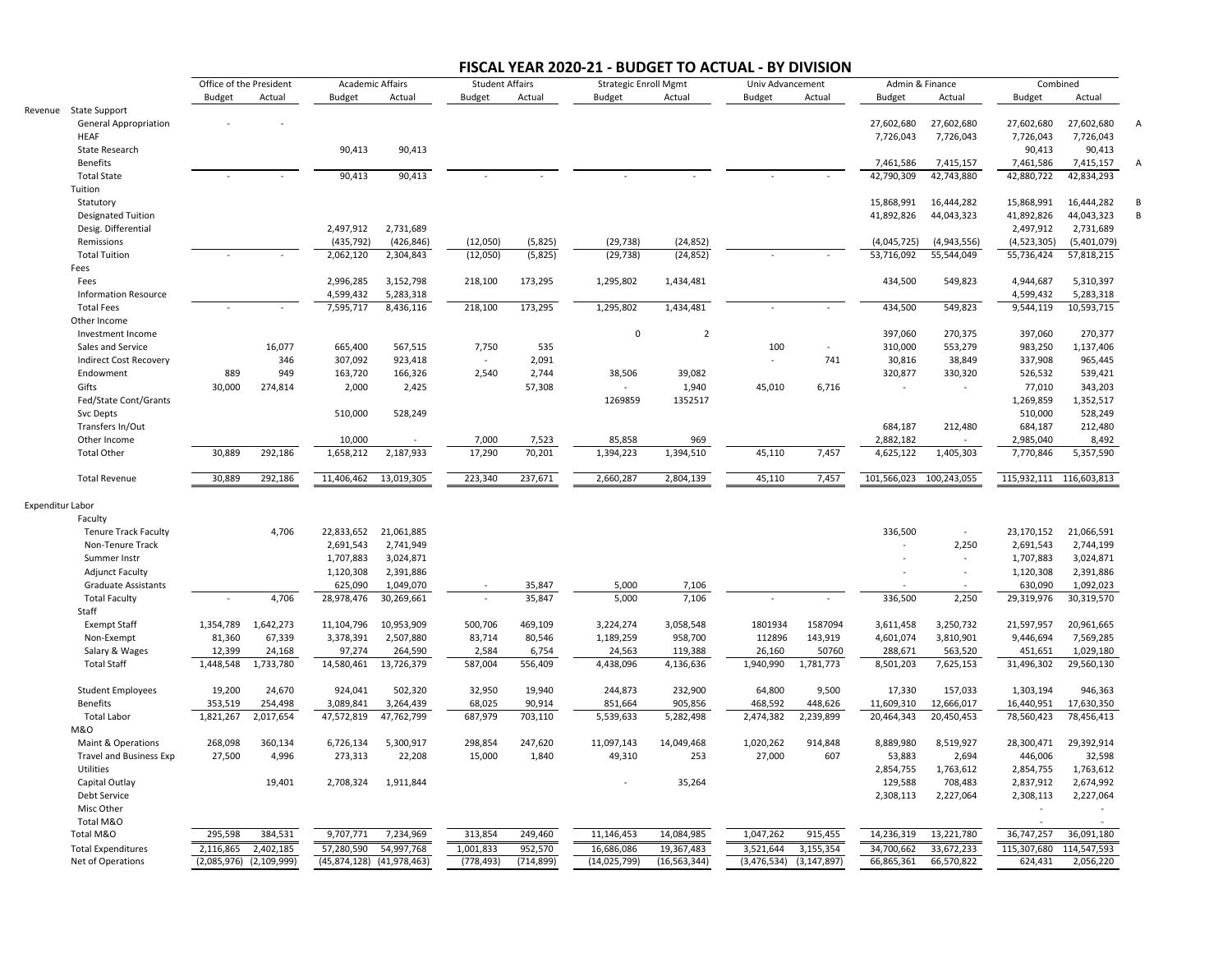What you extract the University results shown on the previous page, and look at it by Division, within the context of the goal to implement a Responsibility Center Management (RCM) Budget model, two key things jump out.

- 1. For FY2021, by and large, each of the Divisions met their Contribution Margin, and would therefore, have formally been eligible for gain sharing, as the currently proposed UHCL RCM model would have dictated.
- 2. That the University has yet to fully achieved the RCM model that was recommended by the Budget Task Force.

I will cover both on this page.

Contribution Margin

- What is a contribution margin in a true, fully implemented RCM budget model, 100% of direct revenue and direct costs as well as a prorated portion of indirect, or overhead costs are allocated to the appropriate "Business Unit". In the case of UHCL, it would be to the level of Department, either an Academic Department that rolled up to first, a College, and then to the Division of Academic Affairs, or an Academic Support/Administrative department that rolled up to one of the other Divisions. At UHCL, as recommended by the Budget Task Force, the element of a true, fully implemented RCM budget model that would not be applied was the determination of a prorated portion of indirect or overhead costs. That was determined that at least initially, the appropriate determination and application of that would be too challenging, and individual departments, either academic, academic support, or administrative, would be allocated all direct revenue and direct costs – and the result of that would be termed their expected and actual Contribution Margin. On the presented FY2021 outcome report by Division – that would also be the same figure as is labeled "Net of Operations". Note, some divisions, who do not earn direct revenue to fully cover their direct costs, they have a negative Contribution Margin, and other divisions have a positive Contribution Margin – as their direct revenue exceeds their direct costs.
- Because UHCL has not fully implemented that version of RCM budget model, and the allocation of direct revenue is not occurring, only the Division of Administration and Finance currently has an expected (budget) or actual positive contribution margin.
- In this RCM budget model, once implemented, during the year, any Budget Manager exceeding projected (budgeted) direct revenue, would have the flexibility to utilize those additional resources as they saw fit to manage the operations of their business unit. The most common example would be an academic department experiencing unplanned enrollment growth would have the resources to hire additional adjunct faculty in that year – to serve the growth in enrollment. As long as they met their expected contribution margin – any excess revenue would be at their discretion (within limits) to use to best serve their students.
- Limits on Budget Manager decisions Some but not all examples of limits are listed here.
	- $\circ$  Budget Managers could hire adjunct faculty, but they could not hire tenure track faculty without meeting the criteria of their College Dean or Provost.
	- $\circ$  Budget Managers could not choose to give the additional resources as bonuses or additional compensation outside of Human Resources guidelines.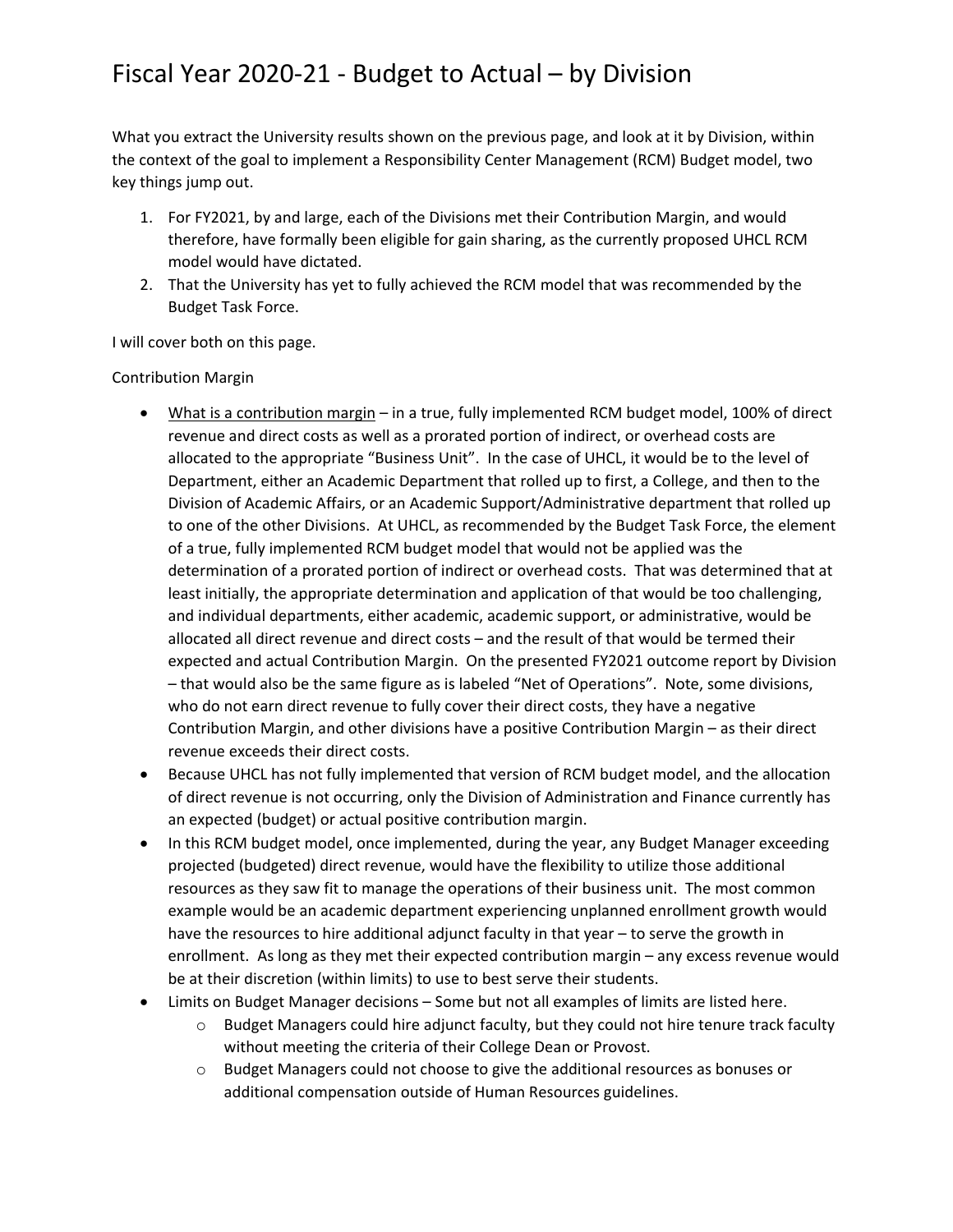- o Budget Managers could not purchase equipment not in their overall and approved strategic plan
- o Budget Managers could not enhance their office or classroom space outside of Facilities annual maintenance and upgrade plans.
- $\circ$  In short Budget Managers could purchase those supplies, services, temp labor needed to accommodate the surge in enrollment and they could execute previously approved strategic or operational plans that here-to-fore lacked resources - AS LONG AS THEY STILL MET THEIR EXPECTED CONTRIBUION MARGIN.
- With this understanding of the proposed RCM budget model, even without the full allocation of direct revenue to the appropriate academic/academic support/administrative departments, you can see where many of the UHCL Divisions would have exceeded their expected contribution margin, and would have them been eligible for gain sharing.
- What is Gain Sharing gain sharing is the process of taking recourses generated above expected contribution margins – after the close of the fiscal year, and allocating them back to the departments that generated the excess contribution margins to further their strategic and operational plans – with a longer execution window than the current fiscal year (given as fund balance thereby allowing more time to execute a more thorough plan)
- What is UHCL's Gain Sharing model While various models have been proposed and have received support by the Budget Task Force, a final proposal has not been settled. Examples include:
	- $\circ$  Direct carryover If a department exceeded its expected contribution margin in any given year, they would receive a direct percentage of that additional contribution margin as carry over into the next fiscal year. This is a very straight forward and simple calculation.
	- $\circ$  Strategic plan target achievement with the implementation of Tier II of the strategic plan, at least at the Division/College level, there are established metrics and targets. As Divisions or Colleges achieve those targets, a portion of the excess contribution margin could be used to allocate gain sharing. This operates on the assumption that successful achievement of the strategic metrics will translate into operational success, which will translate into financial success. This need not be direct, but it must be eventual. A weighting factor could be applied to targets associated to higher prioritized initiatives in the Strategic Plan. This is much more complicated to implement, but it promotes one key element of the UHCL Strategic Plan – the alignment of resources to priorities.

Key challenges to full implementation of the proposed RCM

- Allocation of direct revenue.
	- o Primarily related to State General Appropriations. (**A** on the By Division Proforma)
		- How we earn General Appropriation While the bulk of the State General Appropriations are enrollment driven – there is a lag in that our appropriations are set for the biennium, based on the enrollment of the census year – which is the Summer, Fall, and Spring semester occurring before each legislative session ends. Example: Legislative session from Feb – May, 2021: census period is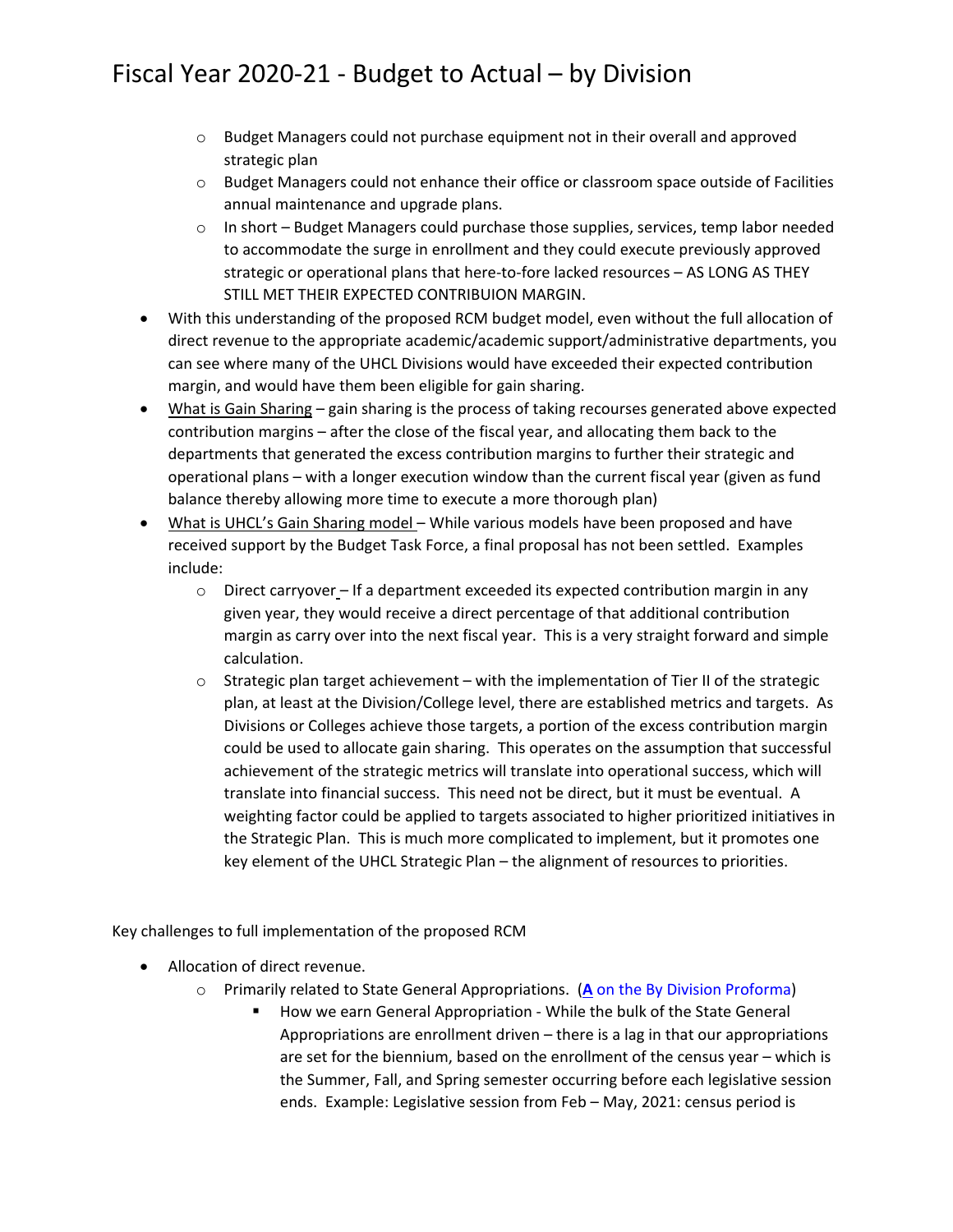Summer 2020 through spring 2021. Then, the State General Appropriations are set, regardless of enrollment for both Fiscal year 2021, and 2022. They are connected, but not directly. Allocating would require some agreed upon "allocation process" as it wouldn't be possible to be X dollars per delivered credit hour.

- How the State tracks how we spend General Appropriation dollars The state takes a spend it or lose it view of General Appropriations, if you didn't send 100% of what was allocated in a given fiscal year, your institution must have not needed it, so the State takes it back. Allocating State General Appropriations at a decentralized level would risk that a department wouldn't fully spend those dollars, and the University would risk losing them – so allocating them centrally and managing them centrally avoids this risk.
- The State rewards using General Appropriations on Labor within limits, General Appropriations used to support labor costs, earn additional support from the State for benefits, vs. use of those dollars for Maintenance and Operations does not. For that reason, UHCL allocated the maximum amount of General Appropriation resources to permanent positions. However, positions still go vacant as employees turnover. Without direct reallocation – for labor, those additional resources to support benefits would be lost – again, allocation and management of these resources other than central would risk loss of resources.
- o Statutory and Designated Tuition (**B** on the By Division Proforma)
	- Both Statutory and Designated Tuition could easily be allocated out to the appropriate Academic Department, now. However, some challenges existed to doing that initially, and have not been fixed:
	- Assignment of courses to the Academic Department that delivered the course. Until recently, when enrollment was reported by any level below the Colleges, it was actually based on the declared major of the student, not which department actually delivered the course. So, a Biology student, taking a Humanities course – it was reported as enrollment for the College of CSE, not HSH. That has been largely fixed. We still have challenges with consistent naming of academic departments and a few other nuances, but we are getting there. Up to this point, this hasn't been very critical, but as it becomes critical, it will become consistent.
	- Allocation of costs so that contribution margins make sense previously, all faculty salaries were coded directly to the Office of the College Dean cost center. If the University is going to allocate revenue down to the academic department, costs need to be allocated directly as well – so that decisions are being made based on true operational data. This has largely been corrected as well – with some bugs and operational challenges still persisting.
- o Appropriate and useful Management reports
	- If Budget Managers are going to be both given the freedom and responsibility of making in‐current‐year decisions with excess revenue or on ways to cut costs if revenues are not materializing, they need proper tools (management reports)